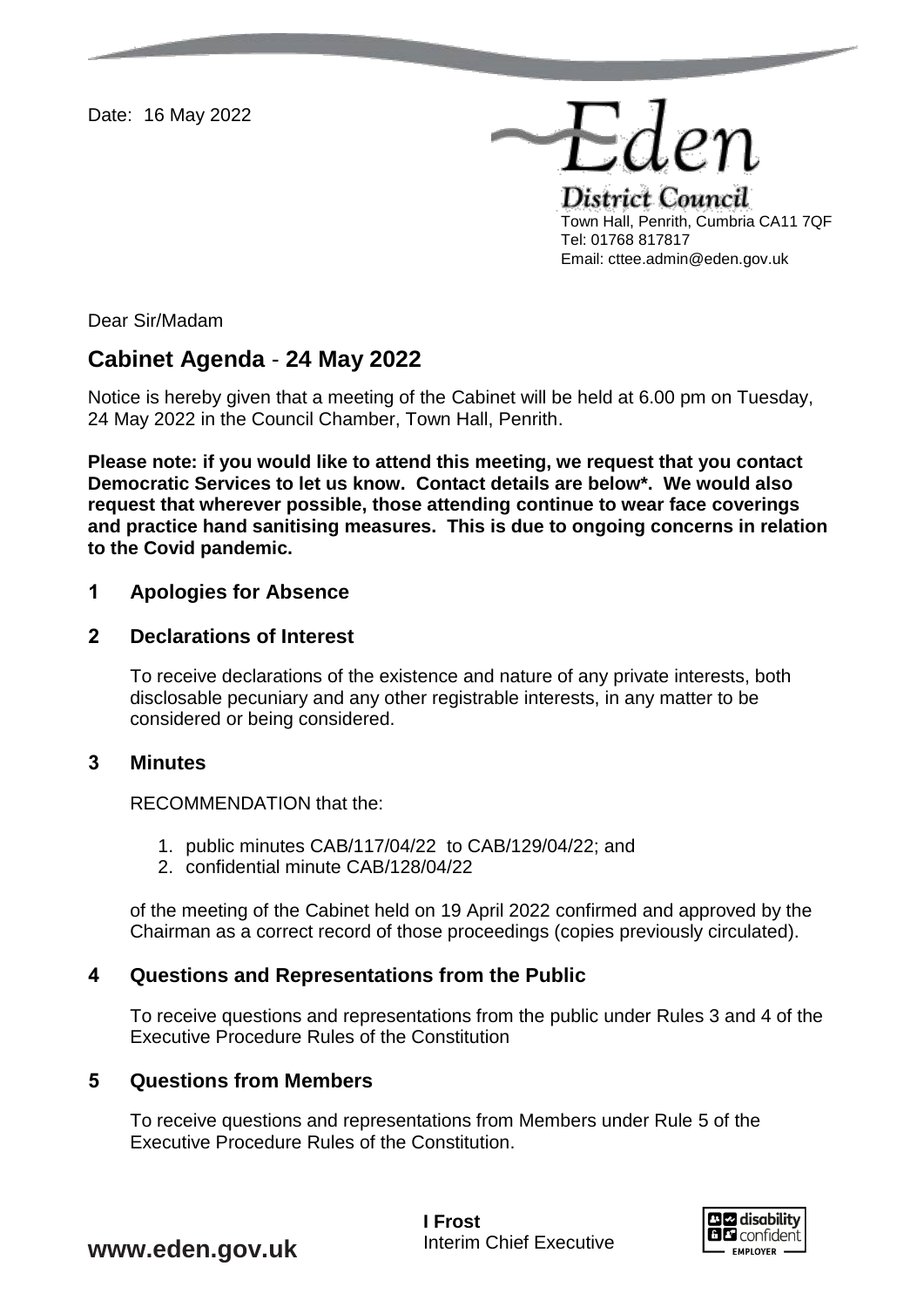## **6 Corporate Performance Report: Quarter 4 - 1 January 2022 - 31 March 2022** *(Pages 5 - 24)*

To consider the attached report DoR28/22 of the Interim Director of Resources, which:

- 1. Summarises progress against the revised corporate performance targets, for the period 1 January 2022 - 31 March 2022; and
- 2. Informs the Cabinet and Overview and Scrutiny Committee of any areas of concern or issues requiring attention and the remedial action taken.

RECOMMENDED that the progress for Quarter 4 2021/2022 be noted.

# **7 Capital Grants for Affordable Housing Projects** *(Pages 25 - 30)*

To consider the attached DCE25/22 of the Assistant Director Communities, which presents a number of applications for capital grants from Registered Providers (RPs). The grants are to support Affordable Housing projects across the district, which can be funded through Section 106 receipts.

## RECOMMENDED that

- 1. the four applications set out at paragraph 3.7 be approved; and
- 2. subject to the approval of the above, Council approves that budgets for Capital Grants totalling £554,000 be included in the Capital Programme 2022/23 to be funded from Section 106 receipts.

## **8 Asset of Community Value: Crown and Mitre** *(Pages 31 - 64)*

To consider the attached report DoR30/22 of the Assistant Director Legal and Democratic Services, in respect of the nomination of the Crown and Mitre, Bampton Grange, as an Asset of Community Value under the Localism Act 2011.

RECOMMENDED that the nomination of the Crown and Mitre, Bampton as an asset of community value be not accepted.

## **9 Devolution of Assets** *(Pages 65 - 68)*

To consider the attached report DCE16/22 of the Assistant Director Delivery, in respect of how to proceed with the review into the devolution of assets as set out in the report.

## RECOMMENDED that

- 1. pending Local Government Reorganisation (LGR), the recommendations in this report will replace any previous decisions made in relation to the devolution of assets;
- 2. no recharges in relation to the provision of footway lighting are levied in 2022/2023 as a good will gesture for those Councils who have adopted their footway lighting
- 3. provision is made to sustain the footway lighting contract until the end of its current term in 2027 giving Parish Councils the option to complete on those

# **www.eden.gov.uk** 2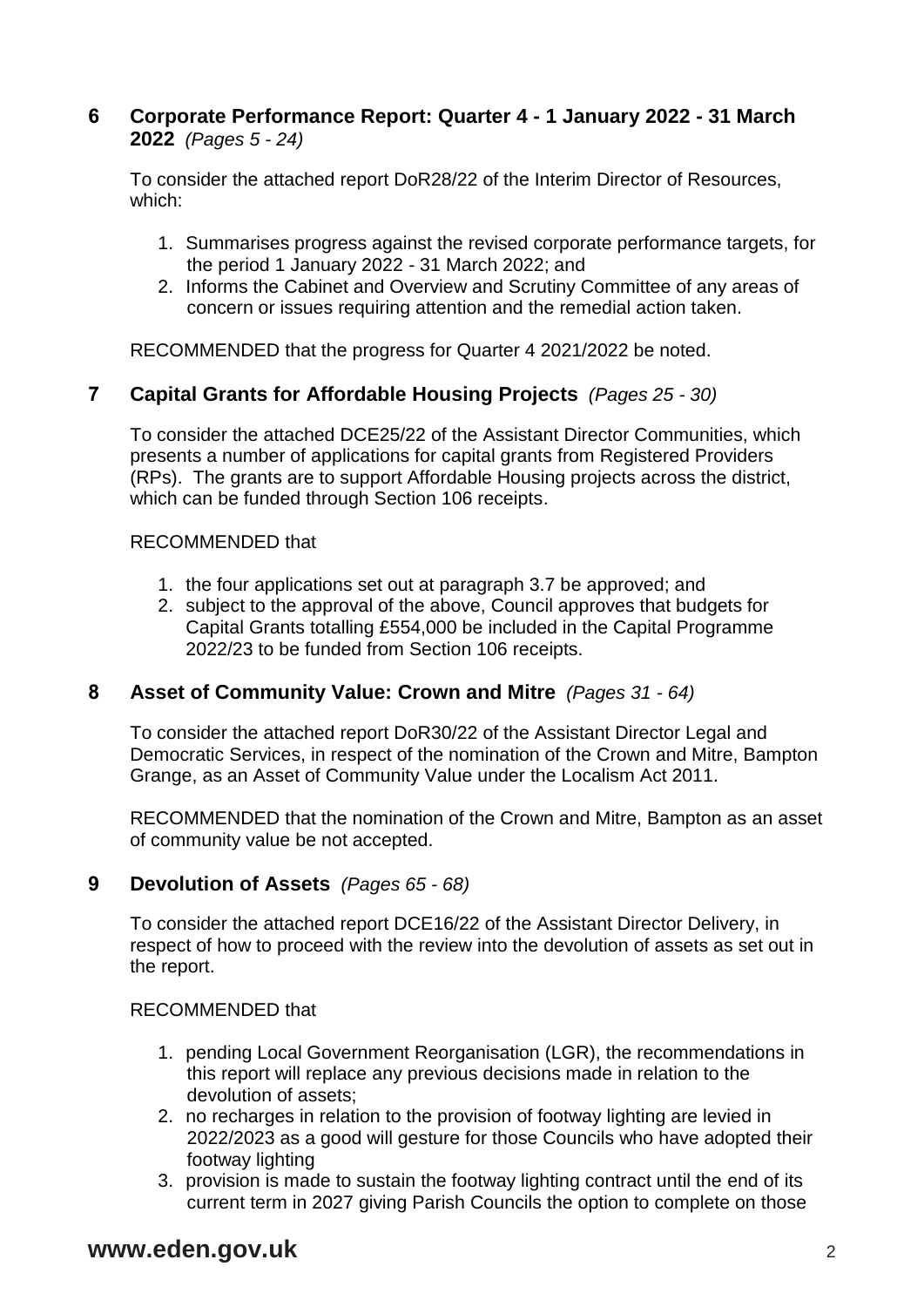already engaged in transfer process;

- 4. a program is established to remove sodium lights without replacements as they cease to function;
- 5. play areas and toilets that are not yet agreed for transfer remain as they are; and
- 6. £500 be paid in 2022/23 to the adopting Councils of public conveniences as an *ex gratia* payment towards running costs.

# **10 Patterdale Parish Community Land Trust - Application to Community Housing Fund** *(Pages 69 - 74)*

To consider the attached report DCE24/22 of the Assistant Director Communities, which presents an application to the Community Housing Fund from the Patterdale Parish Community Land Trust for additional funding of £395,000 to mitigate rising construction and labour costs and to upgrade the proposed properties to Passivhaus standards.

RECOMMENDED that the application be supported and approved.

# **11 COP 26 Award Delegation** *(Pages 75 - 84)*

To consider the attached report DCE31/22 of the Assistant Director Delivery, which seeks authorisation to approve the delegation of awarding grants under the COP26 fund to the relevant Portfolio Holder.

RECOMMENDED that the Cabinet delegates the decision to award grants related to the COP26 community fund to the Green Growth Portfolio holder.

## **12 Any Other Items which the Chairman decides are urgent**

# **13 Date of Next Scheduled Meeting**

To confirm that the next programmed meeting of the Cabinet will be held on Tuesday 21 June 2022 at 6.00 p.m.

Yours faithfully,

 $\frac{1}{2}$ 

I Frost Interim Chief Executive

\*Democratic Services Contact: Email: [cttee.admin@eden.gov.uk](mailto:cttee.admin@eden.gov.uk) or telephone: 01768 212266

# **www.eden.gov.uk** 3